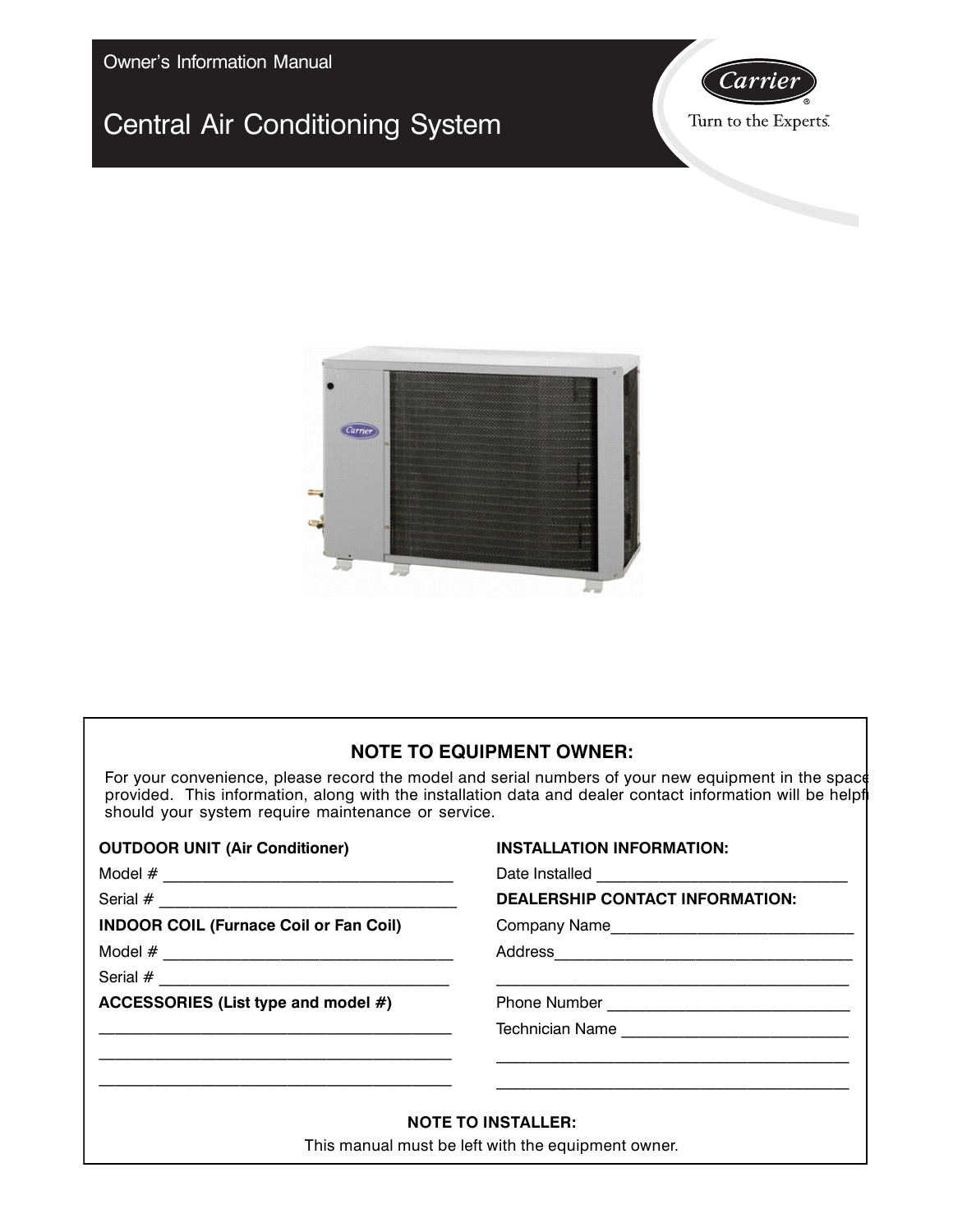# **WELCOME TO EFFICIENT YEAR--ROUND COMFORT**

CONGRATULATIONS! You have made an excellent choice and sound investment in home cooling comfort! Carrier offers more than one hundred years of creating customized home comfort systems with the broadest selection of residential heating and cooling products available.

Your new Carrier air conditioning system is a product of that experience, and will provide you and your family with years of dependable, energy efficient cooling comfort.

This booklet provides information on how your system works as well as helpful hints on operation and maintenance so you can enjoy peak performance for years to come. For even greater peace of mind, your expert Carrier dealer can provide professional maintenance and service on an annual or as--needed basis to ensure that your system receives the very best care from the industry experts. Ask your dealer about scheduling annual maintenance visits or about the benefits of a service contract. In addition, your installing Carrier dealer can offer expert recommendations on all of the Carrier products, accessories and services available to enhance your comfort through personalized control of your system and improved indoor air quality.

# **A NOTE ABOUT SAFETY**

Any time you see this symbol  $\triangle$  in manuals, instructions and on the unit, be aware of the potential for personal injury. There are three levels of precaution:

**DANGER** identifies the most serious hazards which will result in severe personal injury or death.

**WARNING** signifies hazards that could result in personal injury or death.

**CAUTION** is used to identify unsafe practices which would result in minor personal injury or product and property damage.

# **! WARNING**

#### **PERSONAL INJURY, DEATH AND / OR PROPERTY DAMAGE HAZARD**

Failure to follow this warning could result in personal injury, death or property damage.

Improper installation, adjustment, alteration, service, maintenance, or use can cause explosion, fire, electrical shock, or other conditions which may cause personal injury or property damage. Consult a qualified installer, service agency, or your distributor or branch for information or assistance. The qualified installer or service agency must use factory-authorized kits or accessories when modifying this product.

# **! WARNING**

#### **PERSONAL INJURY, DEATH, OR PROPERTY DAMAGE HAZARD**

Failure to follow this warning could result in personal injury, death, or property damage.

Read and follow all instructions and warnings, including labels shipped with or attached to unit before operating your new air conditioner.

## **ABOUT YOUR AIR CONDITIONING SYSTEM**

### **Identifying Your System**

Your new Carrier air conditioning system is what we call a "split system." It has an outdoor unit and an indoor unit connected to each other with copper tubing called refrigerant lines. Each of these units has a rating plate with the model and serial numbers you will need to reference when calling an authorized Carrier dealer about your system.

Take a few moments now to locate those numbers and record them in the spaces provide on the cover of this booklet.

## **USING YOUR NEW CARRIER SYSTEM**

Your Carrier air conditioning system is controlled by a thermostat inside your home. Because there are so many thermostats available, please refer to the owner's manual supplied with your thermostat or indoor unit for complete details on system operation. Or, read the next section for basic operating instructions.

## **SYSTEM OPERATION WITH BASIC THERMOSTAT**

Most basic thermostats have three main controls:

- System or Mode Control: Typically offers the following selections: Cool, Off, and Heat. Some thermostats also have Auto, which lets the system switch between heating and cooling as needed.
- Temperature Control: A button, lever, or set of buttons that allows you to select the temperature inside your home.
- Fan Control: Typically offers two options: Auto and On. "Auto" provides slightly higher energy efficiency by circulating air only during cooling (or heating) operation. "On" provides better air circulation, better dehumidification and better air cleaning by running the system's blower continuously.

## **COOLING YOUR HOME**

For cooling operation, make sure the System or Mode control is set for Cooling. Then, adjust the Temperature control to your desired setting. Finally, use the Fan control to select Automatic (turns on and off as cooling is needed) or On (runs continuously).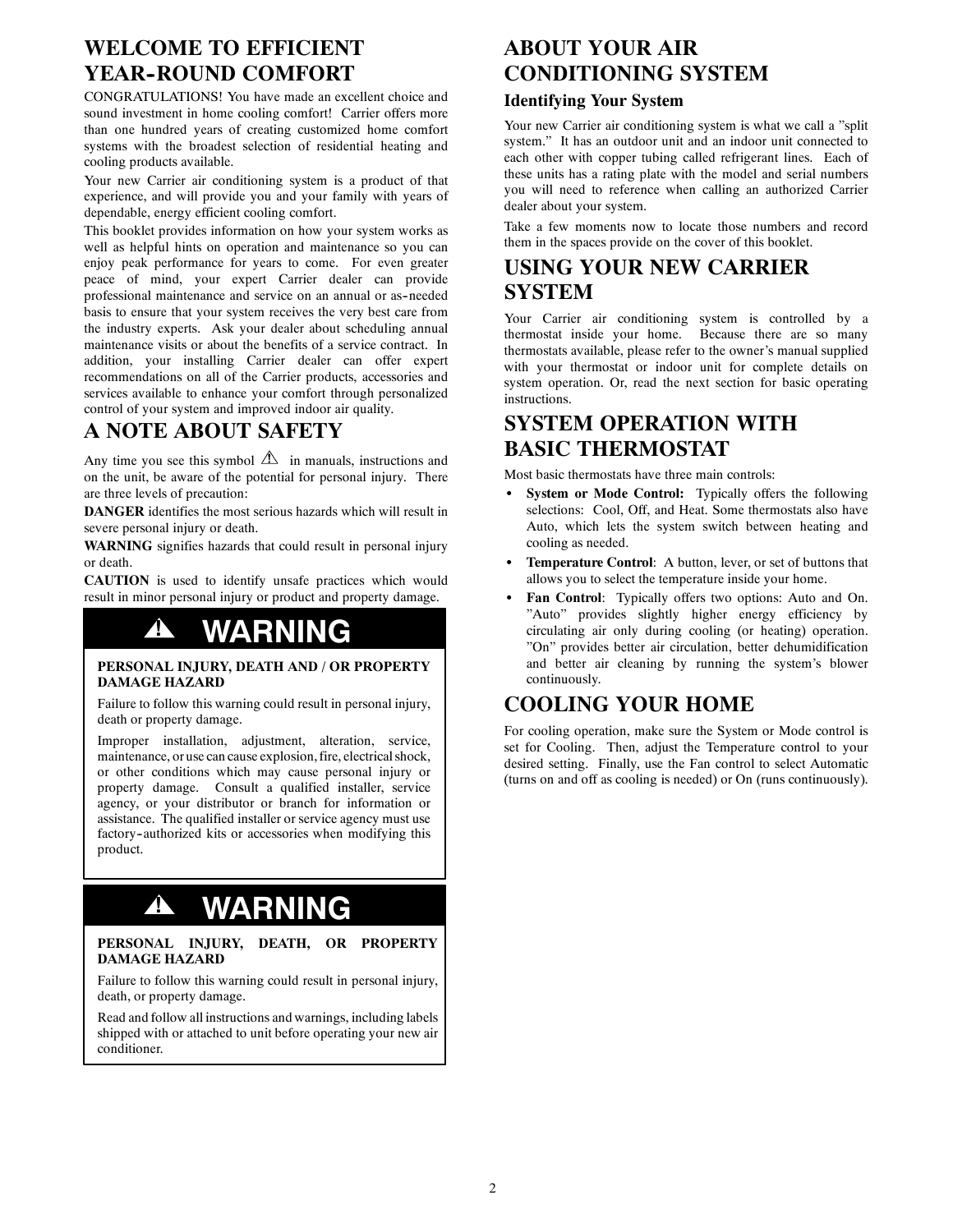# **DELUXE THERMOSTATS**

Carrier offers a number of deluxe thermostats, including programmable models, which can provide a number of benefits depending on the model:

- Customized daily and/or weekly comfort schedules that you create to match your lifestyle
- Enhanced energy efficiency and comfort
- Enhanced comfort through humidity control
- Enhanced maintenance reminders
- Remote system operation

Ask your Carrier dealer for information on a deluxe thermostat option that matches your air conditioning system.

# **OPERATION UNDER EXTREME CONDITIONS**

Your air conditioner will run as long as necessary to maintain the indoor temperature selected on your thermostat. On extremely hot days, your air conditioner will run for longer periods at a time than on moderate days. Your system will also run for longer periods of time under the following conditions:

- Frequent opening of exterior doors
- Operating laundry appliances
- Taking hot showers
- More than the usual number of people present in the home
- More than the normal number of electric lights in use
- Drapes or blinds are open on the sunny side of the home

# **GET THE MOST FROM YOUR COOLING SYSTEM**

These simple suggestions can help you enjoy years of maximum cooling comfort:

### **•** Listen To Your System

Get to know the start--up and operational sounds your indoor and outdoor units make. Learn to recognize and identify unusual sounds that may signal the need for service.

### **Keep Filter Clean**

A clogged or improperly installed air filter on your indoor unit will increase operating costs and shorten the life of the unit. Plan to inspect the filter monthly and clean or replace it as needed.

### S **Do Not Block Floor, Wall or Ceiling Vents**

When drapes, furniture, toys or other common household items block vents, the restricted airflow lessens the system's efficiency and life span.

### **• Do Not Cover or Block Outdoor Unit**

The outdoor unit needs unrestricted airflow. Do not cover it or place items on or next to it. Do not allow grass clippings, leaves, or other debris to accumulate on the sides or top of the unit. And, maintain a 12" (304.8 mm) minimum clearance between the outdoor unit and tall grass, vines, shrubs, etc.

### **Check Condensate Drain**

Your air conditioner removes humidity from your home during the cooling season. After a few minutes of operation, water should trickle from the condensate drain of the indoor coil. Check this occasionally to be sure the drain system is not clogged. Drainage will be limited if you live in a very dry environment.

### Do Not Operate Below 55°F (13°C)

Your outdoor unit is not designed to operate when outdoor temperatures are lower than  $55^{\circ}F$  (13 $^{\circ}C$ ) without modification. If operation below this temperature is required, consult your Carrier dealer.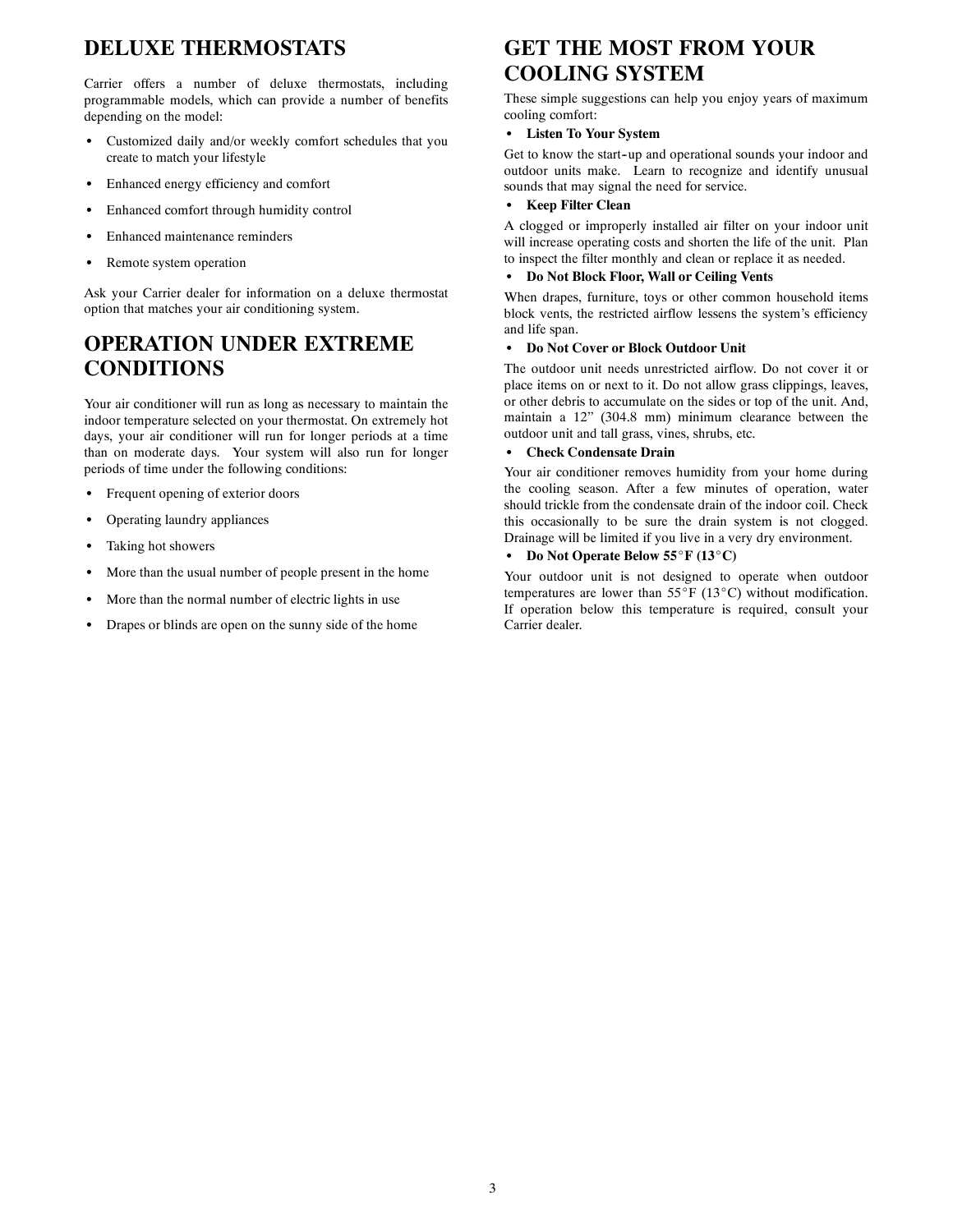# **ROUTINE MAINTENANCE**

Simple, routine maintenance as described below will enhance your air conditioning system's ability to operate economically and dependably. Always remember the following safety precautions:

# **! WARNING**

#### **ELECTRICAL SHOCK HAZARD**

Failure to follow this warning could result in personal injury or death.

Disconnect all electrical power to the indoor air handler or furnace before removing access panels to perform any maintenance. Disconnect power to both the indoor and outdoor units (see Fig. 1.)

**NOTE:** There may be more than one electrical disconnect switch.

# **! CAUTION**

#### **PERSONAL INJURY AND/OR PRODUCT AND PROPERTY DAMAGE HAZARD**

Failure to follow this caution may result in personal injury or product and property damage.

Although special care has been taken to minimize sharp edges in the construction of your unit, be extremely careful when handling parts or reaching into the unit.



**Fig. 1 -- Main Electrical Disconnect**

### **INDOOR UNIT (Furnace or Fan Coil)**

#### **(Also refer to the furnace or fan coil Owner's Manual)**

#### **• Check the Air Filter Monthly**

There are no filters on your outdoor unit. However, a dirty air filter on the indoor unit can cause overheating, automatic system shutdown, and in extreme cases, component failure.

CHECK THE FILTER(S) MONTHLY AND CLEAN OR REPLACE AS NEEDED. For details on how to check, clean or replace your filter(s), refer to your furnace or fan coil owner's manual. OR, if you have an electronic air cleaner or a larger, "boxed" air filter, refer to the owners manual supplied with those products.

#### **•** Coil Cleaning

Your indoor coil is located in a sealed cabinet on your indoor unit and will require minimal cleaning with routine filter maintenance. Longer operating cycles and reduced energy efficiency may indicate the need for a coil cleaning by your Carrier dealer.

### **OUTDOOR UNIT**

#### **•** Coil Cleaning

The most visible part of the outdoor unit is the large "coil" wrapped around the inner components of the air conditioner. If grass clippings, leaves, shrubbery, and debris are kept away from the coil, minimal care is needed. If the coil becomes dirty, clean the coil surface with a vacuum cleaner using a soft brush attachment. Use an up and down motion being careful not to bend or damage the delicate, aluminum coil fins. If dirt is deep in the coil, contact your dealer for service.

#### S **Base Pan Drainage**

Periodically check for and remove debris that has settled around the base of your outdoor unit. This will ensure proper drainage of the base pan and eliminate standing water inside the outdoor unit.

#### **•** Level Installation

Your Carrier dealer will install the outdoor unit in a level position. If the support base settles or shifts and the unit is no longer level, be sure to re--level it promptly to assure proper drainage. If you notice water or ice collecting beneath the unit, arrange for it to be drained away from the unit.

### **SEA COAST COIL MAINTENANCE**

Coastal locations often require additional maintenance of the outdoor unit due to highly corrosive airborne ocean salt. Although your new Carrier system is made of galvanized metal and is protected by top-grade paint, take the additional precaution of periodically washing all exposed surfaces and the outdoor coil approximately every 3 months. Consult your installing Carrier dealer for proper cleaning intervals and procedures for your geographic area or ask about a service contract for regularly scheduled professional cleaning and inspections.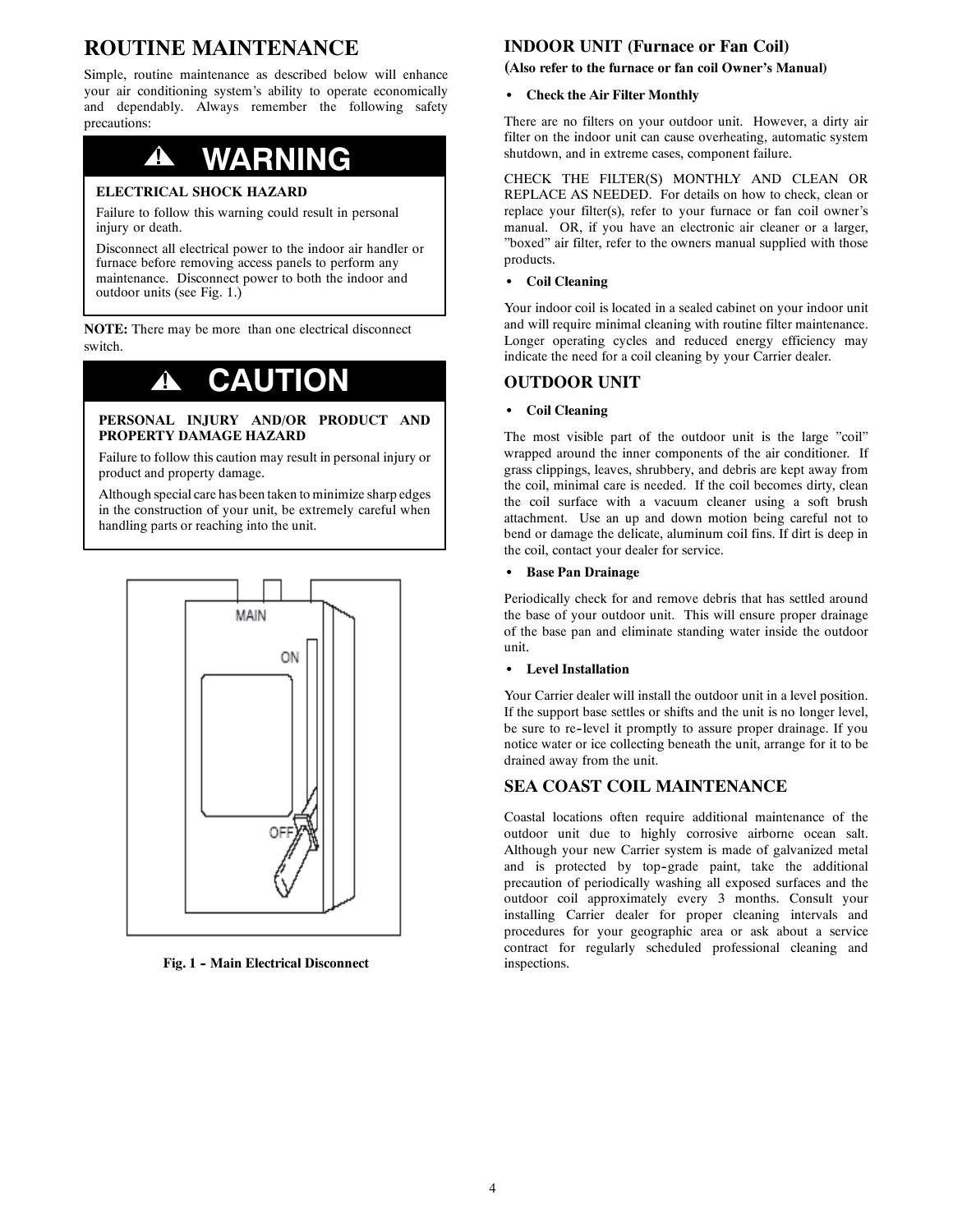## **TROUBLESHOOTING**

Before you request dealer service, check for these easily solved problems:

- Check the indoor and outdoor disconnect switches (see Fig. 1.) Also check your main electrical panel circuit breakers or fuses.
- Check for sufficient airflow. Air filter(s) should be reasonably clean and interior vents should be open and unobstructed.
- Check thermostat settings. For cooling, your desired temperature setting should be LOWER than the displayed room temperature, and the System/Mode control should be on Cool or Auto. For heating, your temperature setting should be HIGHER than the displayed room temperature, and the System/Mode control is set to Heat or Auto.
- Time delays depending on the Carrier air conditioner you have, there may be delays in unit operation that are built-in to protect the equipment and your comfort. Don't be alarmed if you notice a time delay in operation. It may be a standard protection feature of your equipment. Check with your Carrier Dealer for more informationon time delays.

If you need to contact your Carrier dealer for troubleshooting and/or repairs, be sure to have the model and serial numbers of your equipment available (there are spaces on the cover for you to write this information). With this information, your dealer may be able to offer helpful suggestions over the phone or save valuable time through knowledgeable preparation for the service call.

### **REGULAR DEALER MAINTENANCE**

In addition to the routine maintenance that you perform, your home comfort system should be inspected regularly by a properly trained service technician. Many dealers offer this service at a reduced rate with a service contract. Some service contracts offer additional benefits such as parts discounts and no additional charge for "after hours" or emergency service.

Your annual system inspection should include:

- Routine inspection of air filter(s) with replacement or cleaning as required
- Inspection and cleaning of the blower wheel housing and motor
- Inspection and, if required, cleaning of indoor and outdoor coils
- Inspection of the indoor coil drain pan, as well as the primary and secondary drain lines. If the system has an auxiliary drain pan and line, they should be inspected at this time as well. Service should include cleaning if required.
- Check all electrical wiring and connections
- Check for secure physical connections of individual parts in each unit
- Operational check of the air conditioning system to determine actual working condition. Necessary repair and, or adjustment should be performed at this time.

## **TURN TO THE EXPERTS**

When you turn to Carrier for your indoor comfort needs, you are turning to the experts. With more than a century of experience, Carrier has seen it all. Whether we're delivering superior comfort for homeowners nationwide, or solving cooling or refrigeration challenges around the world, Carrier has been coming through since 1902.

Your Carrier air conditioning system, backed by the world's best name in comfort and supported with expert installation, maintenance and service by your local Carrier dealer should provide years of reliable, energy efficient cooling comfort.